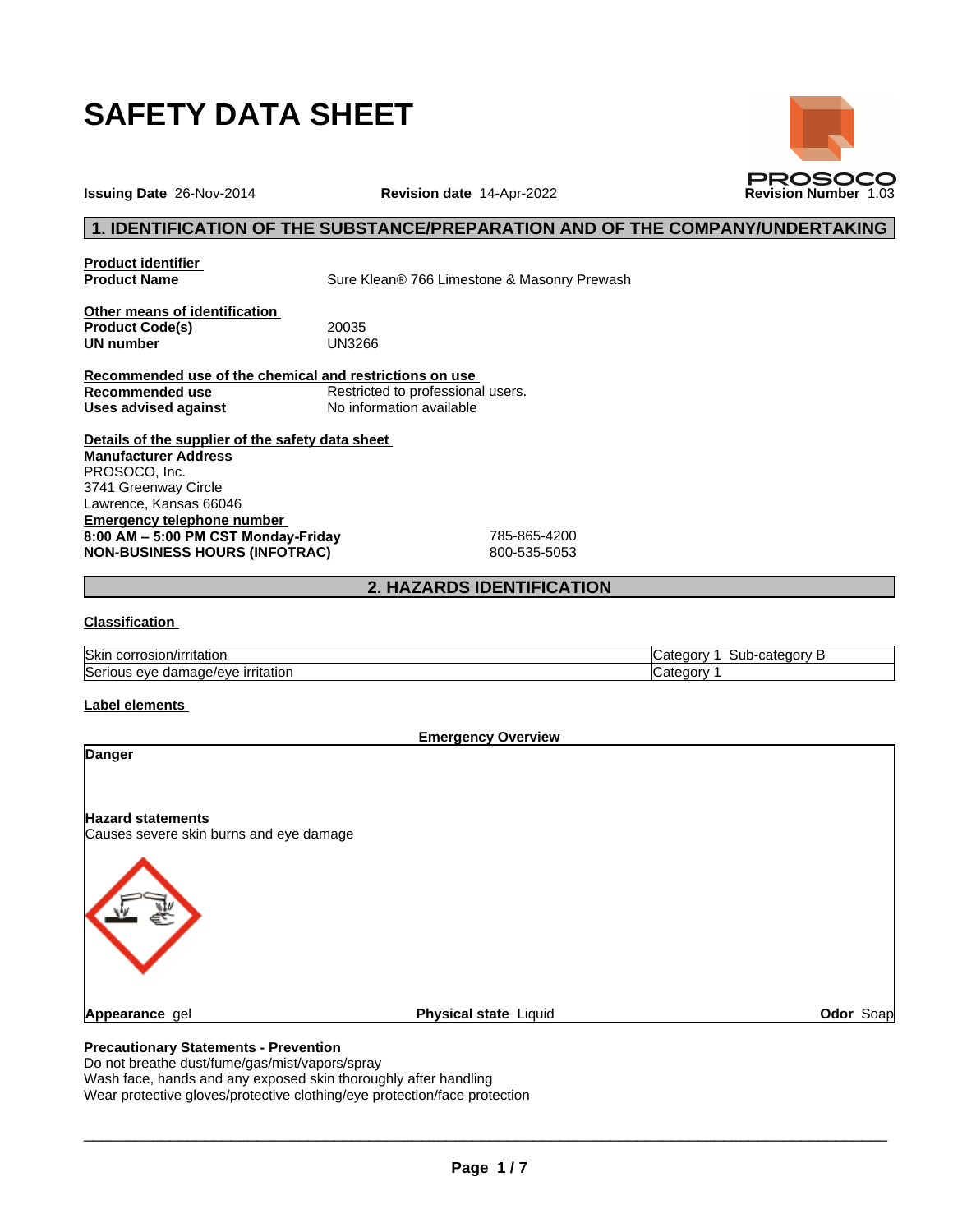#### **Precautionary Statements - Response**

Immediately call a POISON CENTER or doctor/physician IF IN EYES: Rinse cautiously with water for several minutes. Remove contact lenses, if present and easy to do. Continue rinsing Immediately call a POISON CENTER or doctor/physician IF ON SKIN (or hair): Remove/Take off immediately all contaminated clothing. Rinse skin with water/shower Wash contaminated clothing before reuse IF INHALED: Remove victim to fresh air and keep at rest in a position comfortable for breathing Immediately call a POISON CENTER or doctor/physician IF SWALLOWED: Rinse mouth. DO NOT induce vomiting

 $\_$  ,  $\_$  ,  $\_$  ,  $\_$  ,  $\_$  ,  $\_$  ,  $\_$  ,  $\_$  ,  $\_$  ,  $\_$  ,  $\_$  ,  $\_$  ,  $\_$  ,  $\_$  ,  $\_$  ,  $\_$  ,  $\_$  ,  $\_$  ,  $\_$  ,  $\_$  ,  $\_$  ,  $\_$  ,  $\_$  ,  $\_$  ,  $\_$  ,  $\_$  ,  $\_$  ,  $\_$  ,  $\_$  ,  $\_$  ,  $\_$  ,  $\_$  ,  $\_$  ,  $\_$  ,  $\_$  ,  $\_$  ,  $\_$  ,

## **Precautionary Statements - Storage**

Store locked up

# **Precautionary Statements - Disposal**

Dispose of contents/container to an approved waste disposal plant

# **Hazards not otherwise classified (HNOC)**

**Other information**

# **3. COMPOSITION/INFORMATION ON INGREDIENTS**

| Chemical<br>name    | <b>CAS No.</b>           | Weight-%                         | <b>Trade Secret</b> |
|---------------------|--------------------------|----------------------------------|---------------------|
| Water               | 7732-18-5                | 100<br>60                        |                     |
| Hydroxide<br>sodium | ص د∽ ⊤<br>1310-<br>ے-د ا | $\Omega$<br>$\overline{ }$<br>ುು |                     |

\* The exact percentage (concentration) of composition has been withheld as a trade secret.

# **4. FIRST AID MEASURES**

| Description of first aid measures                           |                                                                                                                                                                                                                                                                 |
|-------------------------------------------------------------|-----------------------------------------------------------------------------------------------------------------------------------------------------------------------------------------------------------------------------------------------------------------|
| <b>General advice</b>                                       | Immediate medical attention is required.                                                                                                                                                                                                                        |
| Eye contact                                                 | Rinse immediately with plenty of water, also under the eyelids, for at least 15 minutes. Keep<br>eye wide open while rinsing. Do not rub affected area. Immediate medical attention is<br>required.                                                             |
| <b>Skin Contact</b>                                         | Immediate medical attention is required. Wash off immediately with soap and plenty of<br>water while removing all contaminated clothes and shoes.                                                                                                               |
| <b>Inhalation</b>                                           | Remove to fresh air. Call a physician or poison control center immediately. If not breathing,<br>give artificial respiration. If breathing is difficult, give oxygen.                                                                                           |
| Ingestion                                                   | Do NOT induce vomiting. Never give anything by mouth to an unconscious person. Clean<br>mouth with water and drink afterwards plenty of water. Call a physician or poison control<br>center immediately.                                                        |
| Self-protection of the first aider                          | Use personal protective equipment as required. Avoid contact with skin, eyes or clothing.                                                                                                                                                                       |
| Most important symptoms and effects, both acute and delayed |                                                                                                                                                                                                                                                                 |
| <b>Symptoms</b>                                             | Causes severe burns.                                                                                                                                                                                                                                            |
|                                                             | Indication of any immediate medical attention and special treatment needed                                                                                                                                                                                      |
| Note to physicians                                          | Product is a corrosive material. Use of gastric lavage or emesis is contraindicated.<br>Possible perforation of stomach or esophagus should be investigated. Do not give<br>chemical antidotes. Asphyxia from glottal edema may occur. Marked decrease in blood |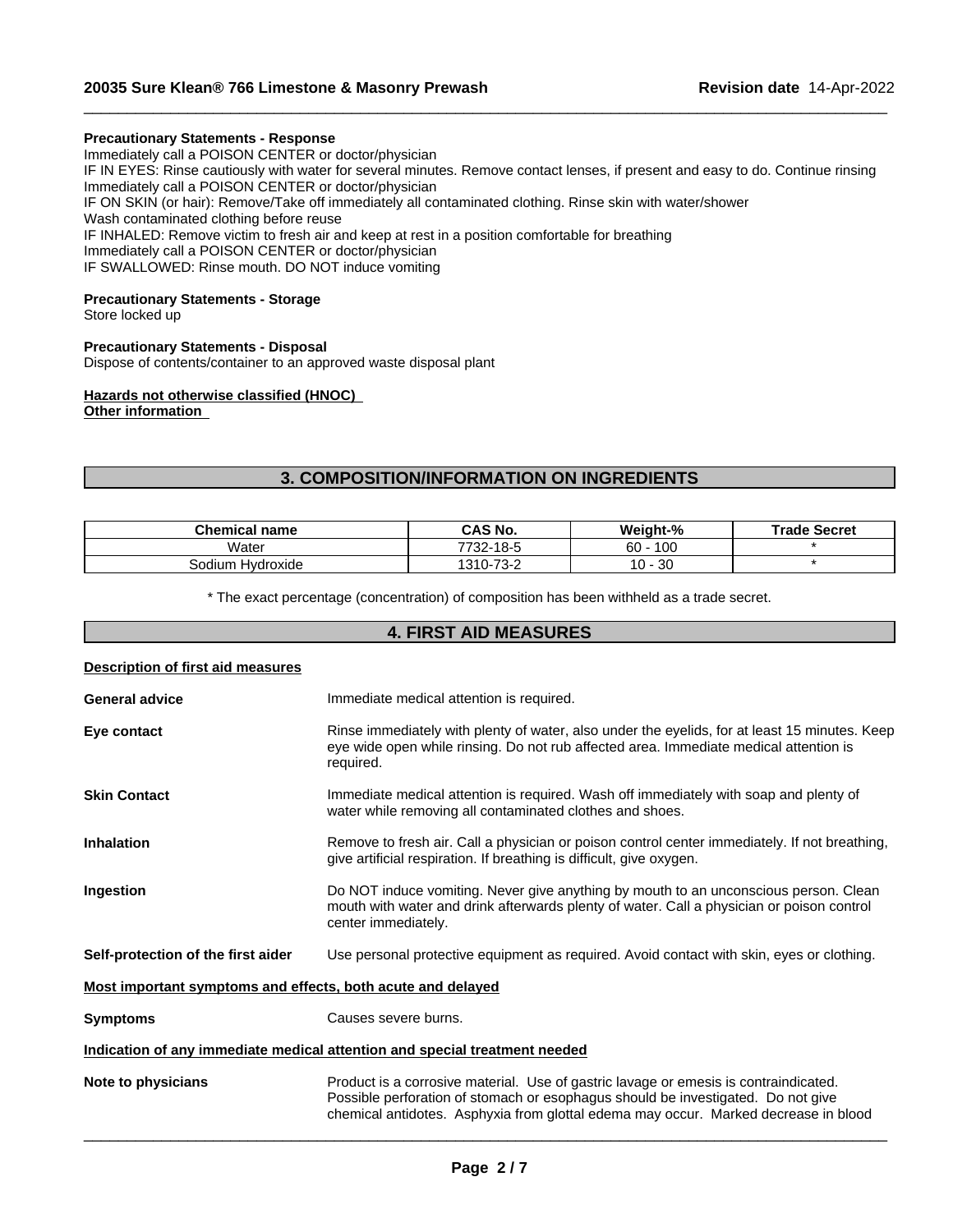pressure may occur with moist rales, frothy sputum, and high pulse pressure. Treat symptomatically.

 $\_$  ,  $\_$  ,  $\_$  ,  $\_$  ,  $\_$  ,  $\_$  ,  $\_$  ,  $\_$  ,  $\_$  ,  $\_$  ,  $\_$  ,  $\_$  ,  $\_$  ,  $\_$  ,  $\_$  ,  $\_$  ,  $\_$  ,  $\_$  ,  $\_$  ,  $\_$  ,  $\_$  ,  $\_$  ,  $\_$  ,  $\_$  ,  $\_$  ,  $\_$  ,  $\_$  ,  $\_$  ,  $\_$  ,  $\_$  ,  $\_$  ,  $\_$  ,  $\_$  ,  $\_$  ,  $\_$  ,  $\_$  ,  $\_$  ,

# **5. FIRE-FIGHTING MEASURES**

#### **Suitable Extinguishing Media**

Use extinguishing measures that are appropriate to local circumstances and the surrounding environment.

**Unsuitable Extinguishing Media** Caution: Use of water spray when fighting fire may be inefficient.

#### **Specific hazards arising from the chemical**

The product causes burns of eyes, skin and mucous membranes. In the event of fire and/or explosion do not breathe fumes.

#### **Protective equipment and precautions for firefighters**

As in any fire, wear self-contained breathing apparatus pressure-demand, MSHA/NIOSH (approved or equivalent) and full protective gear.

### **6. ACCIDENTAL RELEASE MEASURES**

#### **Personal precautions, protective equipment and emergency procedures**

| <b>Personal precautions</b>                          | Evacuate personnel to safe areas. Use personal protective equipment as required. Avoid<br>contact with skin, eyes or clothing.                                              |  |
|------------------------------------------------------|-----------------------------------------------------------------------------------------------------------------------------------------------------------------------------|--|
| <b>Environmental precautions</b>                     |                                                                                                                                                                             |  |
| <b>Environmental precautions</b>                     | Do not allow into any sewer, on the ground or into any body of water. Should not be<br>released into the environment. See Section 12 for additional ecological information. |  |
| Methods and material for containment and cleaning up |                                                                                                                                                                             |  |
| <b>Methods for containment</b>                       | Dike far ahead of liquid spill for later disposal.                                                                                                                          |  |
| Methods for cleaning up                              | Dam up. Soak up with inert absorbent material. Pick up and transfer to properly labeled<br>containers.                                                                      |  |

# **7. HANDLING AND STORAGE**

#### **Precautions for safe handling**

**Advice on safe handling** Use personal protective equipment as required.Avoid contact with skin, eyes or clothing.

#### **Conditions for safe storage, including any incompatibilities**

**Storage Conditions** Keep out of the reach of children. Keep containers tightly closed in a dry, cool and well-ventilated place. Keep in properly labeled containers.

**Incompatible materials** Strong acids. Halogens.

# **8. EXPOSURE CONTROLS/PERSONAL PROTECTION**

#### **Control parameters**

#### **Exposure Guidelines** .

| <b>Chemical name</b>  | <b>TLV</b><br>ACGIH                         | <b>OSHA PEL</b>                          | NIOSH IDLH                                  |
|-----------------------|---------------------------------------------|------------------------------------------|---------------------------------------------|
| Sodium<br>Hvdroxide   | $\mu$ ing: 2 mg/m <sup>3</sup><br>. .<br>◡▱ | TWA: 2<br>' ma/m∘                        | IDL.<br>II. 4 O<br>$10 \text{ ma/m}^3$<br>. |
| $-73-2$<br>$1310 - 7$ |                                             | Ceiling: 2<br>. 2 ma/m $^3$<br>(vacated) | Ceilina:<br>. $\angle$ ma/m $^3$            |

*NIOSH IDLH Immediately Dangerous to Life or Health*

**Other information** Vacated limits revoked by the Court of Appeals decision in AFL-CIO v.OSHA, 965 F.2d 962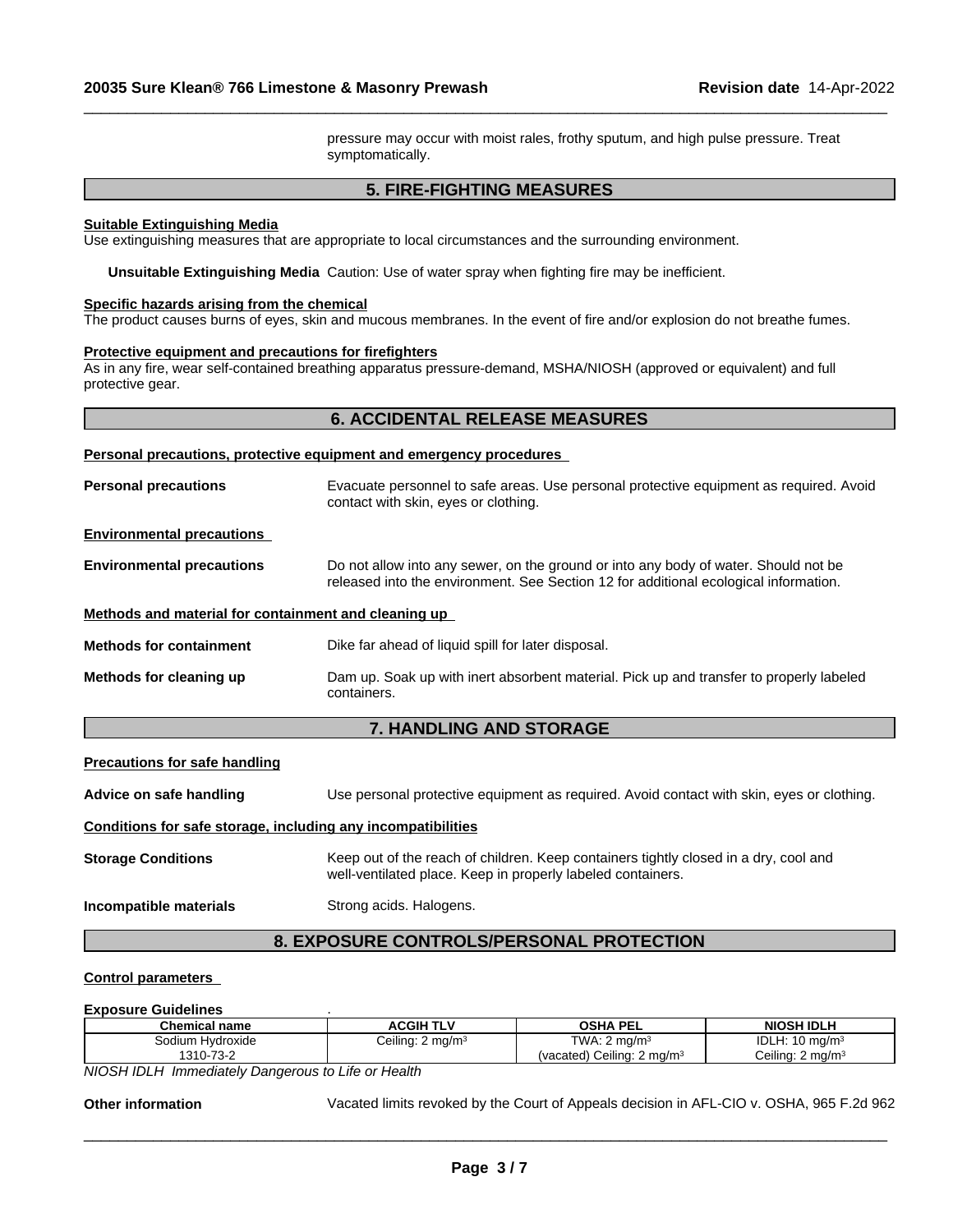(11th Cir., 1992).

**Appropriate engineering controls**

| <b>Engineering Controls</b>           | <b>Showers</b><br>Eyewash stations<br>Ventilation systems.                                                                                                                                                                                                                                                                       |  |  |
|---------------------------------------|----------------------------------------------------------------------------------------------------------------------------------------------------------------------------------------------------------------------------------------------------------------------------------------------------------------------------------|--|--|
|                                       | Individual protection measures, such as personal protective equipment                                                                                                                                                                                                                                                            |  |  |
| <b>Eye/face protection</b>            | Tight sealing safety goggles. Face protection shield.                                                                                                                                                                                                                                                                            |  |  |
| Skin and body protection              | Wear protective gloves and protective clothing.                                                                                                                                                                                                                                                                                  |  |  |
| <b>Respiratory protection</b>         | If exposure limits are exceeded or irritation is experienced, NIOSH/MSHA approved<br>respiratory protection should be worn. Positive-pressure supplied air respirators may be<br>required for high airborne contaminant concentrations. Respiratory protection must be<br>provided in accordance with current local regulations. |  |  |
| <b>General Hygiene Considerations</b> | When using do not eat, drink or smoke. Keep away from food, drink and animal feeding<br>stuffs. Regular cleaning of equipment, work area and clothing is recommended. Avoid<br>contact with skin, eyes or clothing. Take off all contaminated clothing and wash it before<br>reuse.                                              |  |  |

 $\_$  ,  $\_$  ,  $\_$  ,  $\_$  ,  $\_$  ,  $\_$  ,  $\_$  ,  $\_$  ,  $\_$  ,  $\_$  ,  $\_$  ,  $\_$  ,  $\_$  ,  $\_$  ,  $\_$  ,  $\_$  ,  $\_$  ,  $\_$  ,  $\_$  ,  $\_$  ,  $\_$  ,  $\_$  ,  $\_$  ,  $\_$  ,  $\_$  ,  $\_$  ,  $\_$  ,  $\_$  ,  $\_$  ,  $\_$  ,  $\_$  ,  $\_$  ,  $\_$  ,  $\_$  ,  $\_$  ,  $\_$  ,  $\_$  ,

# **9. PHYSICAL AND CHEMICAL PROPERTIES**

# **Information on basic physical and chemical properties**

| <b>Physical state</b>             | Liquid                   |                       |                          |
|-----------------------------------|--------------------------|-----------------------|--------------------------|
| Appearance                        | gel                      | Odor                  | Soap                     |
| Color                             | colorless                | <b>Odor threshold</b> | No information available |
|                                   |                          |                       |                          |
| <b>Property</b>                   | Values                   | Remarks • Method      |                          |
| рH                                | 13.6                     | @ 1:5 Dilution        |                          |
| Melting point / freezing point °F | $-2 °C / 28 °F$          |                       |                          |
| Boiling point / boiling range     | No information available |                       |                          |
| <b>Flash point</b>                |                          | Not Applicable        |                          |
| <b>Evaporation rate</b>           | No information available |                       |                          |
| Flammability (solid, gas)         | No information available |                       |                          |
| <b>Flammability Limit in Air</b>  |                          |                       |                          |
| <b>Upper flammability limit:</b>  | No information available |                       |                          |
| Lower flammability limit:         | No information available |                       |                          |
| Vapor pressure                    | No information available |                       |                          |
| Vapor density                     | No information available |                       |                          |
| <b>Specific gravity</b>           | 1.274                    |                       |                          |
| <b>Water solubility</b>           | completely soluble       |                       |                          |
| Solubility in other solvents      | No information available |                       |                          |
| <b>Partition coefficient</b>      | No information available |                       |                          |
| <b>Autoignition temperature</b>   | No information available |                       |                          |
| <b>Decomposition temperature</b>  | No information available |                       |                          |
| <b>Kinematic viscosity</b>        | No information available |                       |                          |
| <b>Dynamic viscosity</b>          | No information available |                       |                          |
| <b>Explosive properties</b>       | Not Applicable           |                       |                          |
| <b>Oxidizing properties</b>       | Not Applicable           |                       |                          |

# **10. STABILITY AND REACTIVITY**

**Reactivity** No data available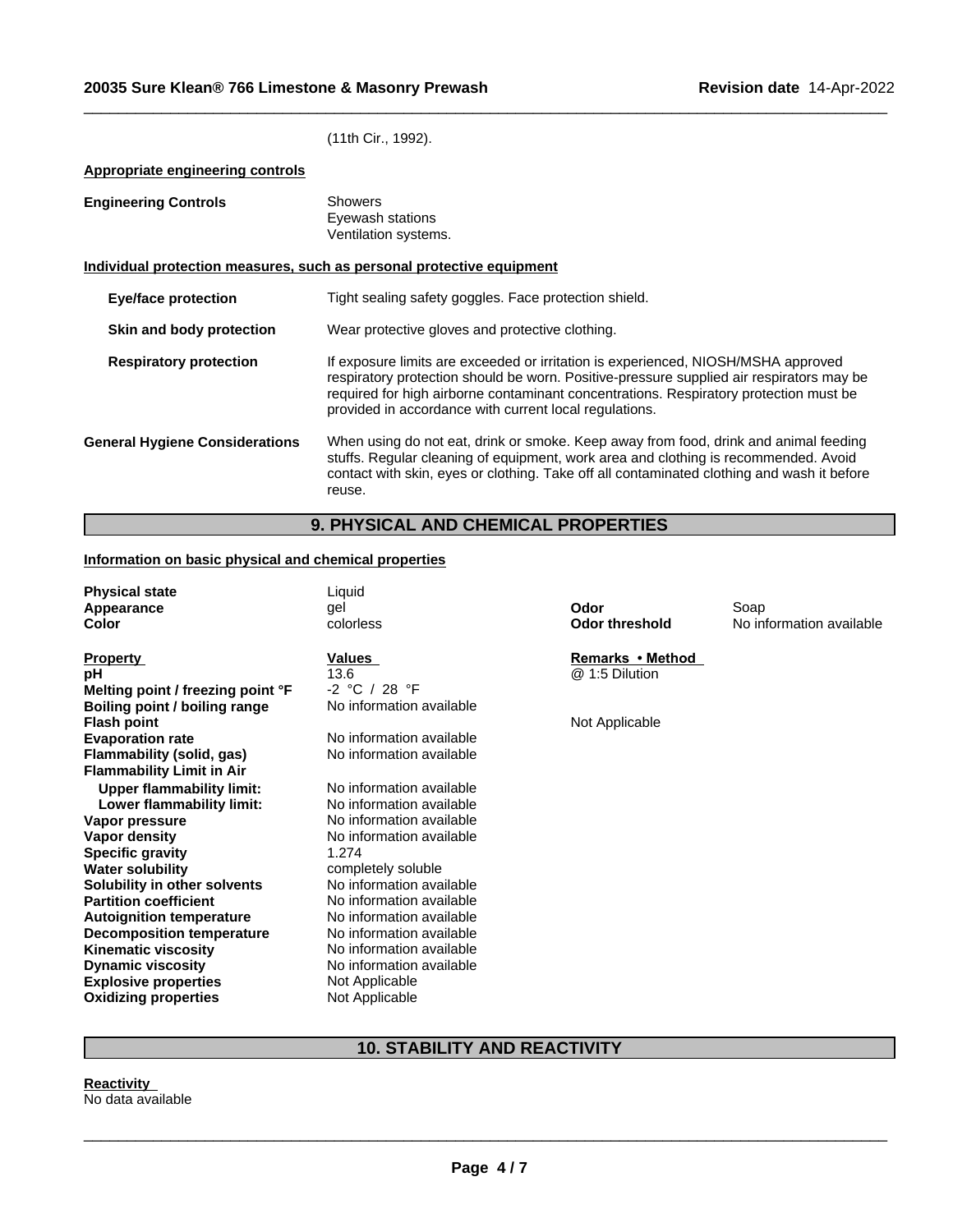#### **Chemical stability**

Stable under recommended storage conditions.

#### **Possibility of hazardous reactions**

None under normal processing.

#### **Conditions to avoid**

None known based on information supplied.

#### **Incompatible materials**

Strong acids. Halogens.

## **Hazardous decomposition products**

Thermal decomposition can lead to release of irritating and toxic gases and vapors.

# **11. TOXICOLOGICAL INFORMATION**

 $\_$  ,  $\_$  ,  $\_$  ,  $\_$  ,  $\_$  ,  $\_$  ,  $\_$  ,  $\_$  ,  $\_$  ,  $\_$  ,  $\_$  ,  $\_$  ,  $\_$  ,  $\_$  ,  $\_$  ,  $\_$  ,  $\_$  ,  $\_$  ,  $\_$  ,  $\_$  ,  $\_$  ,  $\_$  ,  $\_$  ,  $\_$  ,  $\_$  ,  $\_$  ,  $\_$  ,  $\_$  ,  $\_$  ,  $\_$  ,  $\_$  ,  $\_$  ,  $\_$  ,  $\_$  ,  $\_$  ,  $\_$  ,  $\_$  ,

# **Information on likely routes of exposure**

| <b>Product Information</b> | Corrosive                                                              |
|----------------------------|------------------------------------------------------------------------|
| <b>Inhalation</b>          | Avoid breathing vapors or mists.                                       |
| Eye contact                | Corrosive to the eyes and may cause severe damage including blindness. |
| <b>Skin Contact</b>        | Corrosive. Causes severe burns.                                        |
| Ingestion                  | Do not taste or swallow.                                               |

#### **Component Information**

| <b>Chemical name</b> | LD50/Oral           | LD50/Dermal                | <b>Inhalation LC50</b> |
|----------------------|---------------------|----------------------------|------------------------|
| Water                | $> 90$ mL/kg (Rat)  |                            |                        |
| 7732-18-5            |                     |                            |                        |
| Sodium Hydroxide     | $=$ 325 mg/kg (Rat) | [Rabbit]<br>= 1350 mg/kg / |                        |
| 1310-73-2            |                     |                            |                        |

#### **Symptoms related to the physical,chemical and toxicological characteristics**

| <b>Symptoms</b>                                                                            | The product causes burns of eyes, skin and mucous membranes.                                              |  |
|--------------------------------------------------------------------------------------------|-----------------------------------------------------------------------------------------------------------|--|
| Delayed and immediate effects as well as chronic effects from short and long-term exposure |                                                                                                           |  |
| <b>Sensitization</b>                                                                       | No information available.                                                                                 |  |
| <b>Germ cell mutagenicity</b>                                                              | No information available.                                                                                 |  |
| Carcinogenicity                                                                            | This product does not contain any carcinogens or potential carcinogens as listed by OSHA,<br>IARC or NTP. |  |
| <b>Reproductive toxicity</b>                                                               | No information available.                                                                                 |  |
| <b>STOT - single exposure</b>                                                              | No information available.                                                                                 |  |
| <b>STOT - repeated exposure</b>                                                            | No information available.                                                                                 |  |
| <b>Aspiration hazard</b>                                                                   | No information available.                                                                                 |  |
| Numerical measures of toxicity - Product Information                                       |                                                                                                           |  |

| Unknown acute toxicity |                                                                               |
|------------------------|-------------------------------------------------------------------------------|
|                        | The following values are calculated based on chapter 3.1 of the GHS document. |
| ATEmix (oral)          | 1388 ma/ka                                                                    |
| <b>ATEmix (dermal)</b> | 5764 mg/kg mg/l                                                               |

# **12. ECOLOGICAL INFORMATION**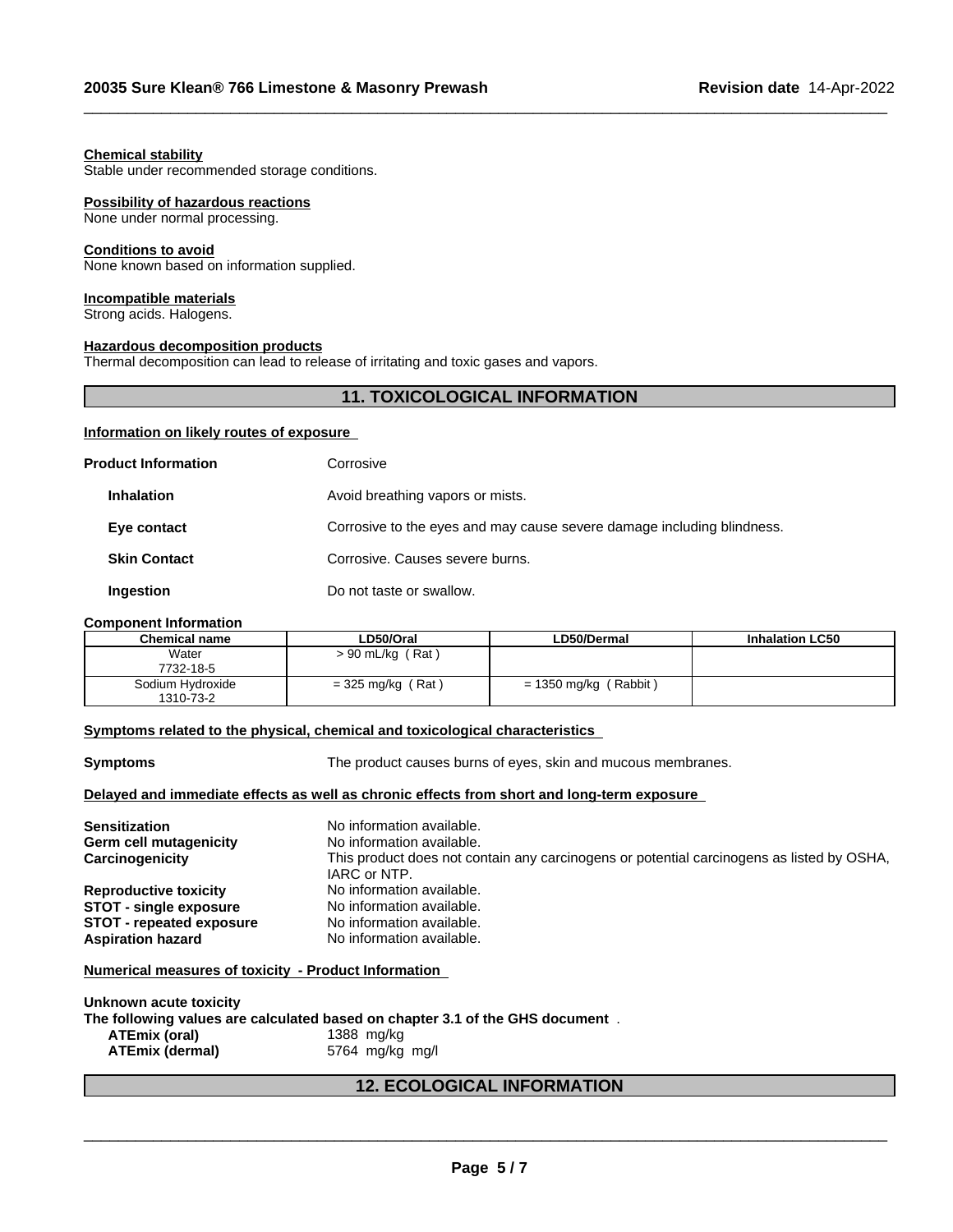## **Ecotoxicity**

| <b>Chemical name</b>          | Algae/aguatic plants | Fish                                               | Toxicitv to<br>microorganisms | Crustacea |
|-------------------------------|----------------------|----------------------------------------------------|-------------------------------|-----------|
| Sodium Hydroxide<br>1310-73-2 |                      | 45.4: 96 h Oncorhynchus<br>mykiss mg/L LC50 static |                               |           |

 $\_$  ,  $\_$  ,  $\_$  ,  $\_$  ,  $\_$  ,  $\_$  ,  $\_$  ,  $\_$  ,  $\_$  ,  $\_$  ,  $\_$  ,  $\_$  ,  $\_$  ,  $\_$  ,  $\_$  ,  $\_$  ,  $\_$  ,  $\_$  ,  $\_$  ,  $\_$  ,  $\_$  ,  $\_$  ,  $\_$  ,  $\_$  ,  $\_$  ,  $\_$  ,  $\_$  ,  $\_$  ,  $\_$  ,  $\_$  ,  $\_$  ,  $\_$  ,  $\_$  ,  $\_$  ,  $\_$  ,  $\_$  ,  $\_$  ,

## **Persistence and degradability**

No information available.

#### **Bioaccumulation**

No information available.

# **Other adverse effects** No information available

# **13. DISPOSAL CONSIDERATIONS**

| Waste treatment methods       |                                                                                                        |
|-------------------------------|--------------------------------------------------------------------------------------------------------|
| <b>Disposal of wastes</b>     | Disposal should be in accordance with applicable regional, national and local laws and<br>regulations. |
| <b>Contaminated packaging</b> | Do not reuse container.                                                                                |
| <b>US EPA Waste Number</b>    | D002                                                                                                   |

# **14. TRANSPORT INFORMATION**

| DOT                        | Regulated                                                     |
|----------------------------|---------------------------------------------------------------|
| UN number                  | UN3266                                                        |
| UN proper shipping name    | Corrosive liquid, basic, inorganic, n.o.s. (Sodium Hydroxide) |
| Transport hazard class(es) |                                                               |
| Packing group              |                                                               |

# **15. REGULATORY INFORMATION**

**International Inventories DSL/NDSL** 

Complies<br>Complies

#### **Legend:**

 *TSCA - United States Toxic Substances Control Act Section 8(b) Inventory DSL/NDSL - Canadian Domestic Substances List/Non-Domestic Substances List*

### **US Federal Regulations**

# **SARA 313**

Section 313 of Title III of the Superfund Amendments and Reauthorization Act of 1986 (SARA). This product does not contain any chemicals which are subject to the reporting requirements of the Act and Title 40 of the Code of Federal Regulations, Part 372